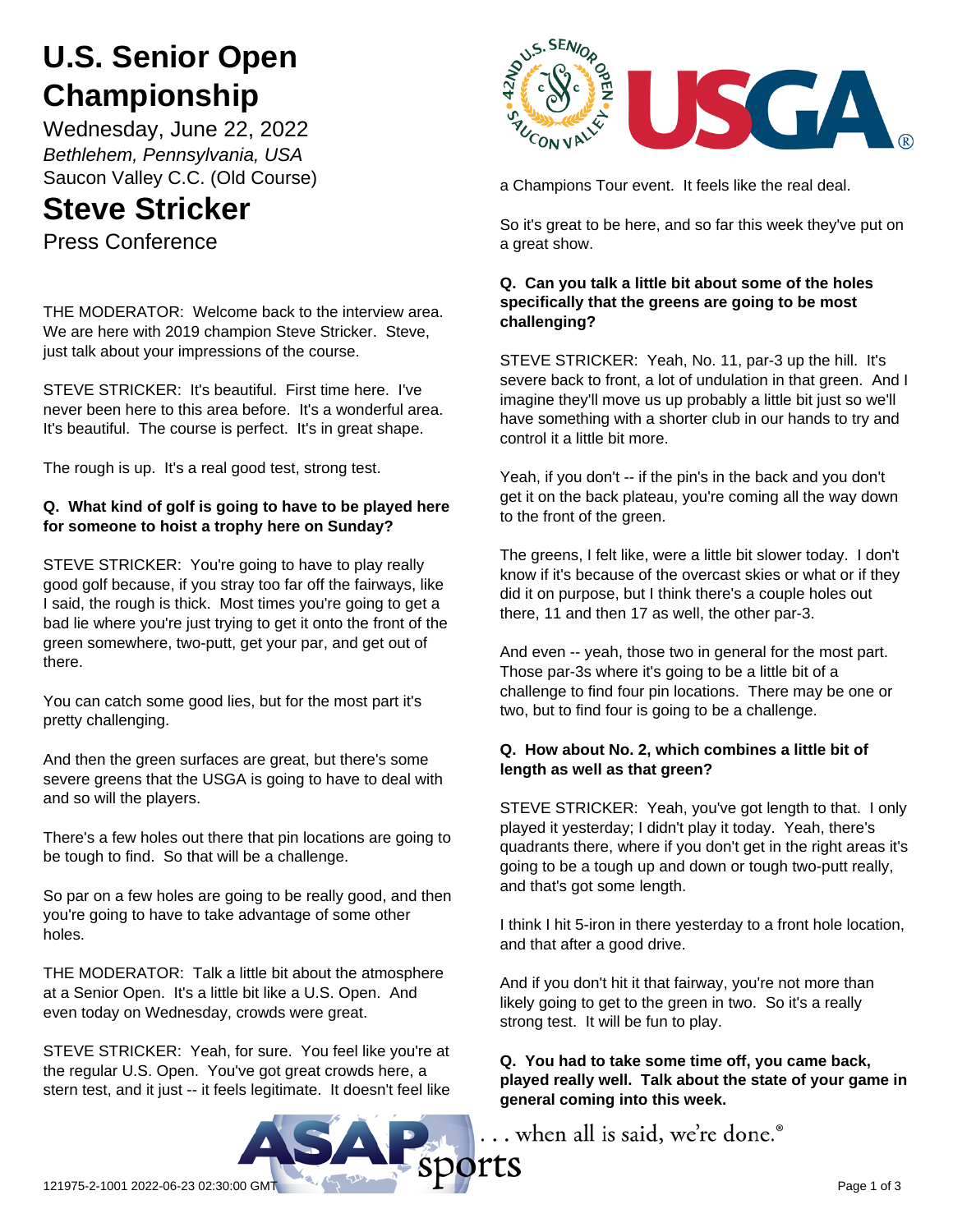STEVE STRICKER: It's okay. My physicalness isn't where I really want it to be yet, so I'm kind of trying to play a little bit and work on that part all at the same time, and it's been a little bit of a challenge.

My game, it's okay. I think I'm in an okay spot this week. We'll see, though. The big thing is to get the ball on the fairway here. If you can do that, then things will ease up on you a little bit.

#### **Q. Just curious, when you were out, and we know about the illness right after the Ryder Cup and stuff, is that as long as you've been away from golf in how many years?**

STEVE STRICKER: Yeah. Probably forever really, since I started playing the game. I didn't play -- I think Jim Furyk's event in October I played, and then I didn't play all the way until I think May or in April, right around the first of May. Yeah, it was a long time, six months probably.

I don't think I've been away from the game -- and plus, during that time I didn't pick up a club for four of the months just because I wasn't physically able to. So that was probably the hard part.

Then really the big challenge is my body changed so much after those three months. I lost all my strength, and all this whatever muscle I did have was gone. So that part's been -- it's coming back, but not as fast as I'd like.

#### **Q. The difference between playing -- you've kind of gotten accustomed to playing 54-hole tournaments, and now you've got 72; just the difference. You're used to 72 for years, but you get away from it and kind of have to remind yourself.**

STEVE STRICKER: Right. And then we played 18 holes yesterday, and we're out here again today. It's a bigger week for all of us. We're not used to that.

And usually our practice rounds are in a cart, so we kind of can take it easy on Wednesdays and Thursdays, Pro-Am when you're in a cart.

So, yeah, everything about this week is more like a regular U.S. Open. You're here earlier. You're practicing more. And it's 72 holes.

**Q. Steve, you played a little bit of practice round with David Duval. It's his first time and your first time you won. Did he pick your brain at all about --**

STEVE STRICKER: I didn't play with him this week.

## **Q. At all?**

STEVE STRICKER: No, I didn't.

## **Q. I thought you were playing with him today.**

STEVE STRICKER: No, I didn't play with him today. Yeah, we were on the tee sheet, but I don't know what happened there. We didn't play.

He's a great guy, a great competitor. Yeah, you never know. He could play well. But whoever plays well, like I said, is going to have to drive it in the fairway.

#### **Q. I did have one last one. What was the first time in your career you ever knew about ball speed?**

STEVE STRICKER: Good question. Now we talk about it all the time, right? Even 50-year-olds and guys on the Champions Tour are talking about it and trying to create more speed.

I looked up into that system that Fitzpatrick was using to create higher ball speeds. I'll probably order one as soon as I can, but I guess you can't get it until August.

Yeah, we're all trying to find that little bit of an edge. Even if it's five yards, ten yards, it's a big difference at times. I can't answer that. I don't know when.

# **Q. It seems to me it's this generation.**

STEVE STRICKER: Yeah.

#### **Q. But like you said, kids that are 16, they know their ball speed.**

STEVE STRICKER: We knew of swing speed probably more before the ball speed stuff, right? Those two go hand in hand.

I can remember first coming out on TOUR or right when the TrackMans came about, getting on some sort of machine at the Titleist fitting center where you knew your swing speed, you knew how fast you were swinging it.

Then all the data that the TOUR collects, then you start paying attention to that when you're out there playing because it's different than when you just go hit range balls.

So the swing speed was kind of first, and now it seems to be all about the ball speed, which is the same, one and the same. Yeah, we talk about it all the time.

... when all is said, we're done.®